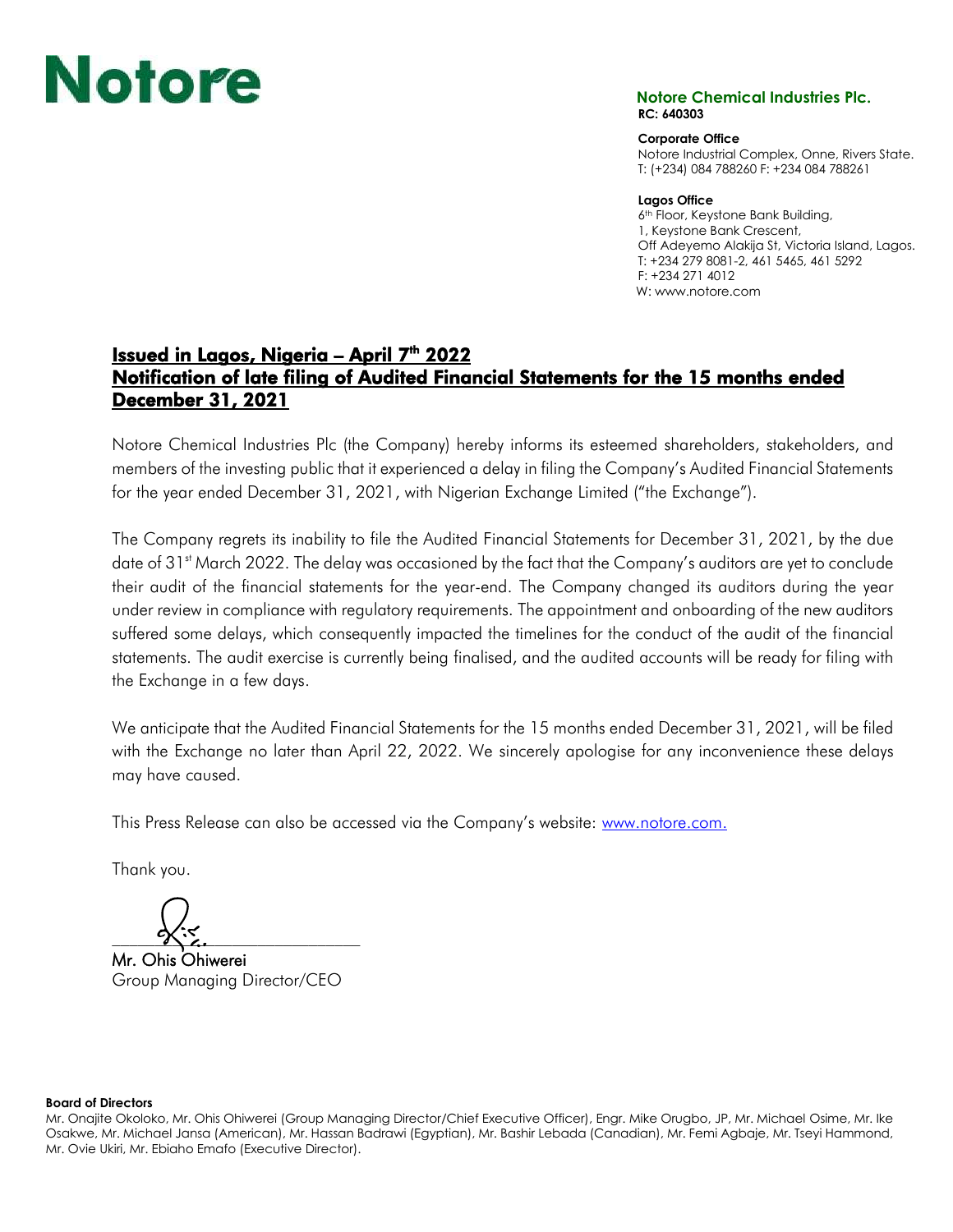# **Notore**

### Investor Relations Contact Onianwa Chekwubechukwu

+234 807 328 6641 [investor.relations@notore.com](mailto:investor.relations@notore.com) Media Contact Olatoye-Sosan Olufela

+234 908 876 4526 [media@notore.com](mailto:media@notore.com)